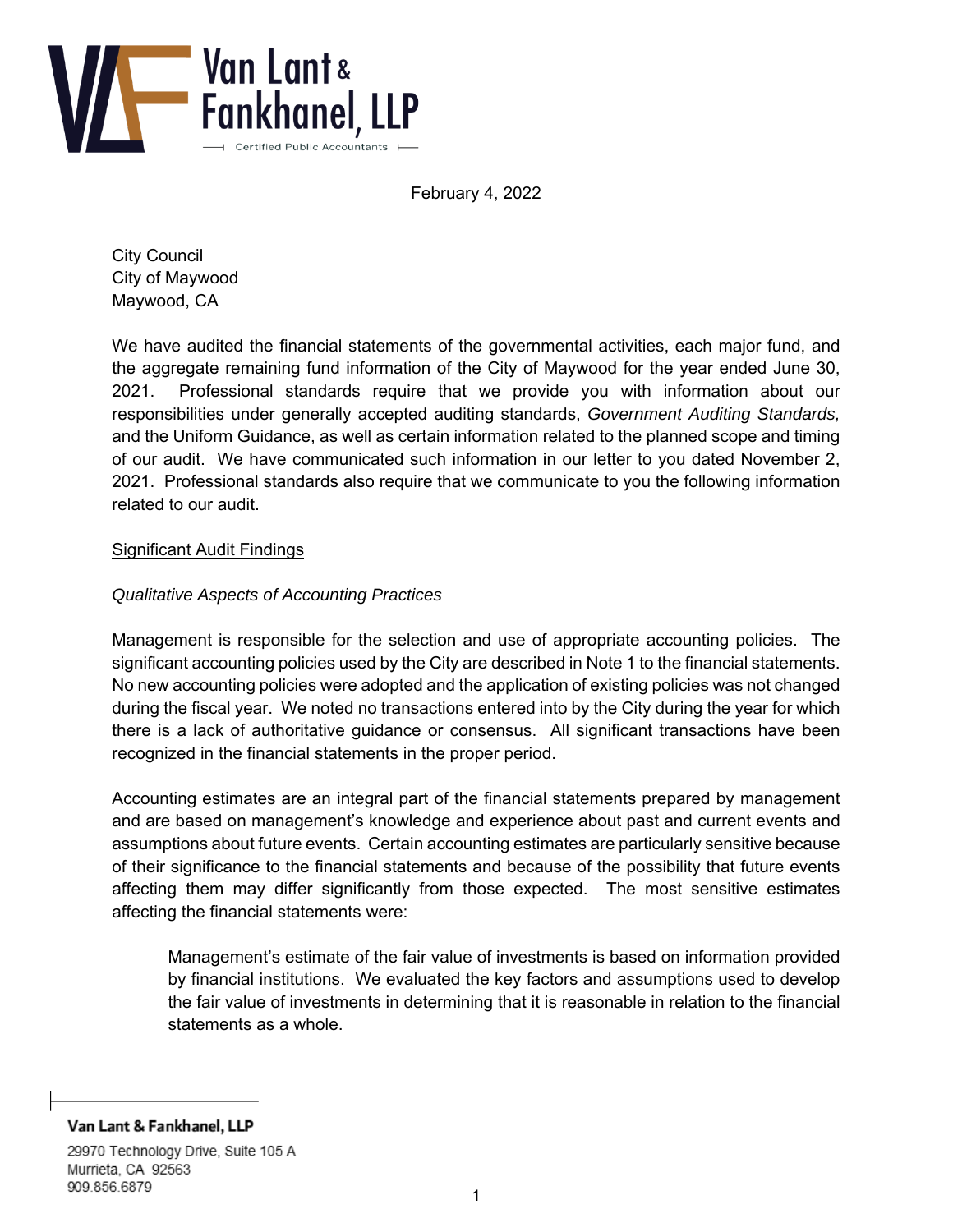Management's estimate of capital assets depreciation is based on historical estimates of each capitalized item's useful life. We evaluated key factors and assumptions used to develop the estimated useful lives in determining that they are reasonable in relation to the financial statements as a whole.

Management's estimates for the net pension and total OPEB liabilities is based on actuarial information provided by the California Public Employee Retirement System's (CalPERS) actuarial office, and other sources. We evaluated the key factors and assumptions to develop these liabilities are reasonable in relation to the financial statements as a whole.

Certain financial statement disclosures are particularly sensitive because of their significance to financial statement users. The most sensitive disclosures affecting the financial statements were:

The disclosure of the fair value of investments in Note 2 to the financial statements represents amounts susceptible to market fluctuation.

The disclosure of accumulated depreciation in Note 4 to the financial statements is based on estimated useful lives which could differ from actual useful lives of each capitalized item.

The disclosures for the net pension and total OPEB liabilities in Notes 8 and 9 to the financial statements are based on assumptions for discount rates, which could differ from actual experience. The notes disclose the differences in these liabilities if different assumptions are used in estimating these liabilities.

# *Difficulties Encountered in Performing the Audit*

We encountered no significant difficulties in dealing with management in performing and completing our audit.

#### *Corrected and Uncorrected Misstatements*

Professional standards require us to accumulate all known and likely misstatements identified during the audit, other than those that are trivial, and communicate them to the appropriate level of management. The following material misstatements detected as a result of audit procedures were corrected by management:

(1) Adjustments were made to revenues and receivables at year-end.

#### *Disagreements with Management*

For purposes of this letter, a disagreement with management is a financial accounting, reporting, or auditing matter, whether or not resolved to our satisfaction, that could be significant to the financial statements or the auditor's report. We are pleased to report that no such disagreements arose during the course of our audit.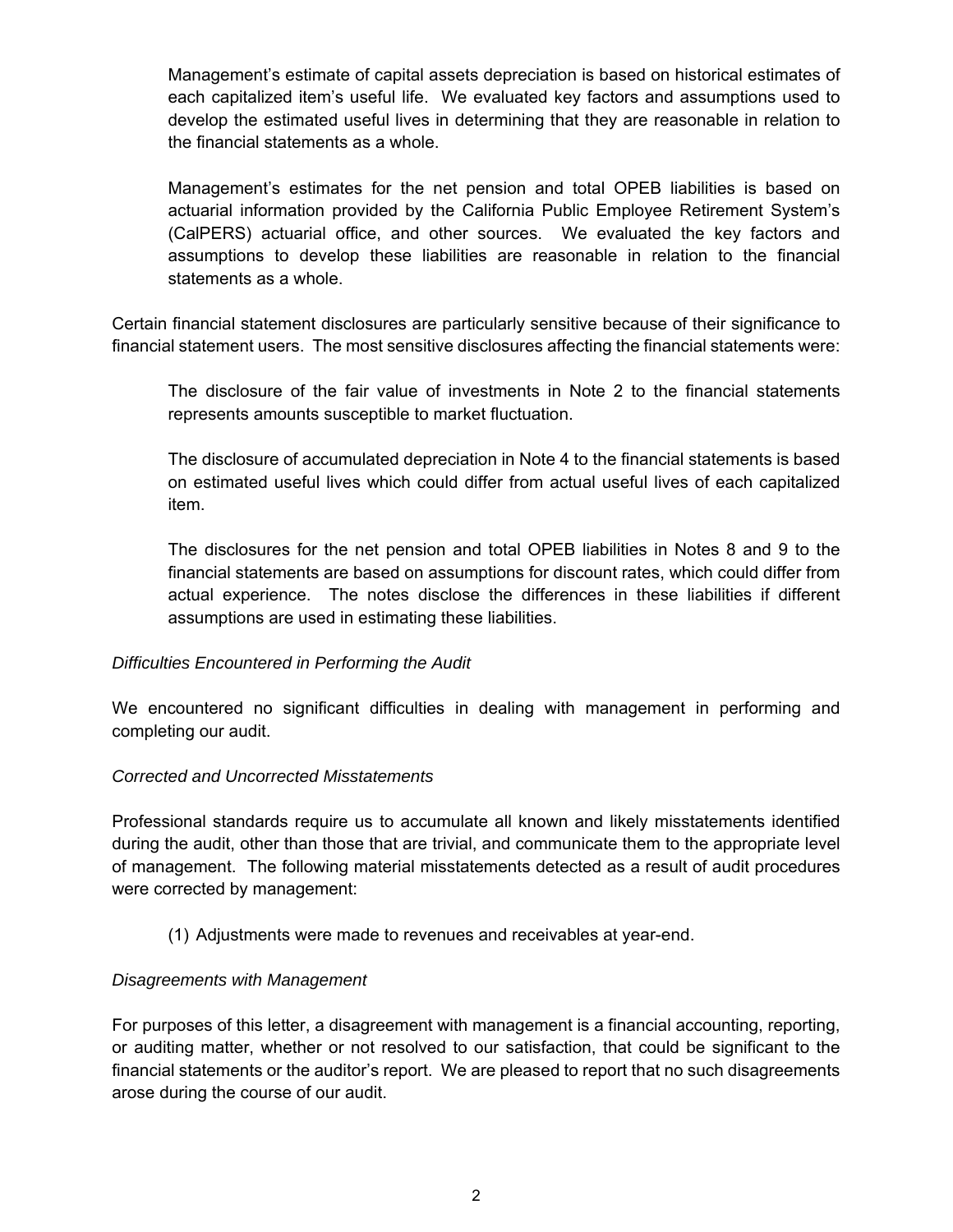#### *Management Representations*

We have requested certain representations from management that are included in the management representation letter dated February 4, 2022.

# *Management Consultations with Other Independent Accountants*

In some cases, management may decide to consult with other accountants about auditing and accounting matters, similar to obtaining a "second opinion" on certain situations. If a consultation involves application of an accounting principle to the City's financial statements or a determination of the type of auditor's opinion that may be expressed on those statements, our professional standards require the consulting accountant to check with us to determine that the consultant has all the relevant facts. To our knowledge, there were no such consultations with other accountants.

# *Other Audit Findings or Issues*

We generally discuss a variety of matters, including the application of accounting principles and auditing standards, with management each year prior to retention as the City's auditors. However, these discussions occurred in the normal course of our professional relationship and our responses were not a condition to our retention.

# *Findings and Recommendations:*

In addition to our audit opinion on the financial statements, we issued our "Independent Auditor's Report on Internal Control Over Financial Reporting and on Compliance and Other Matters Based on an Audit of Financial Statements Performed in Accordance with *Government Auditing Standards"* dated February 4, 2022, in which we identified material weaknesses and significant deficiencies in internal controls.

# **Other Matters**

We applied certain limited procedures to the required supplementary information, as listed in the City's financial statements, which are required supplementary information (RSI) that supplements the basic financial statements. Our procedures consisted of inquiries of management regarding the methods of preparing the information and comparing the information for consistency with management's responses to our inquiries, the basic financial statements, and other knowledge we obtained during our audit of the basic financial statements. We did not audit the RSI and do not express an opinion or provide any assurance on the RSI.

We were engaged to report on the supplementary information (e.g., budgetary schedules, combining statements, individual fund statements), which accompany the financial statements but are not RSI. With respect to this supplementary information, we made certain inquiries of management and evaluated the form, content, and methods of preparing the information to determine that the information complies with accounting principles generally accepted in the United States of America, the method of preparing it has not changed from the prior period, and the information is appropriate and complete in relation to our audit of the financial statements. We compared and reconciled the supplementary information to the underlying accounting records used to prepare the financial statements or to the financial statements themselves.